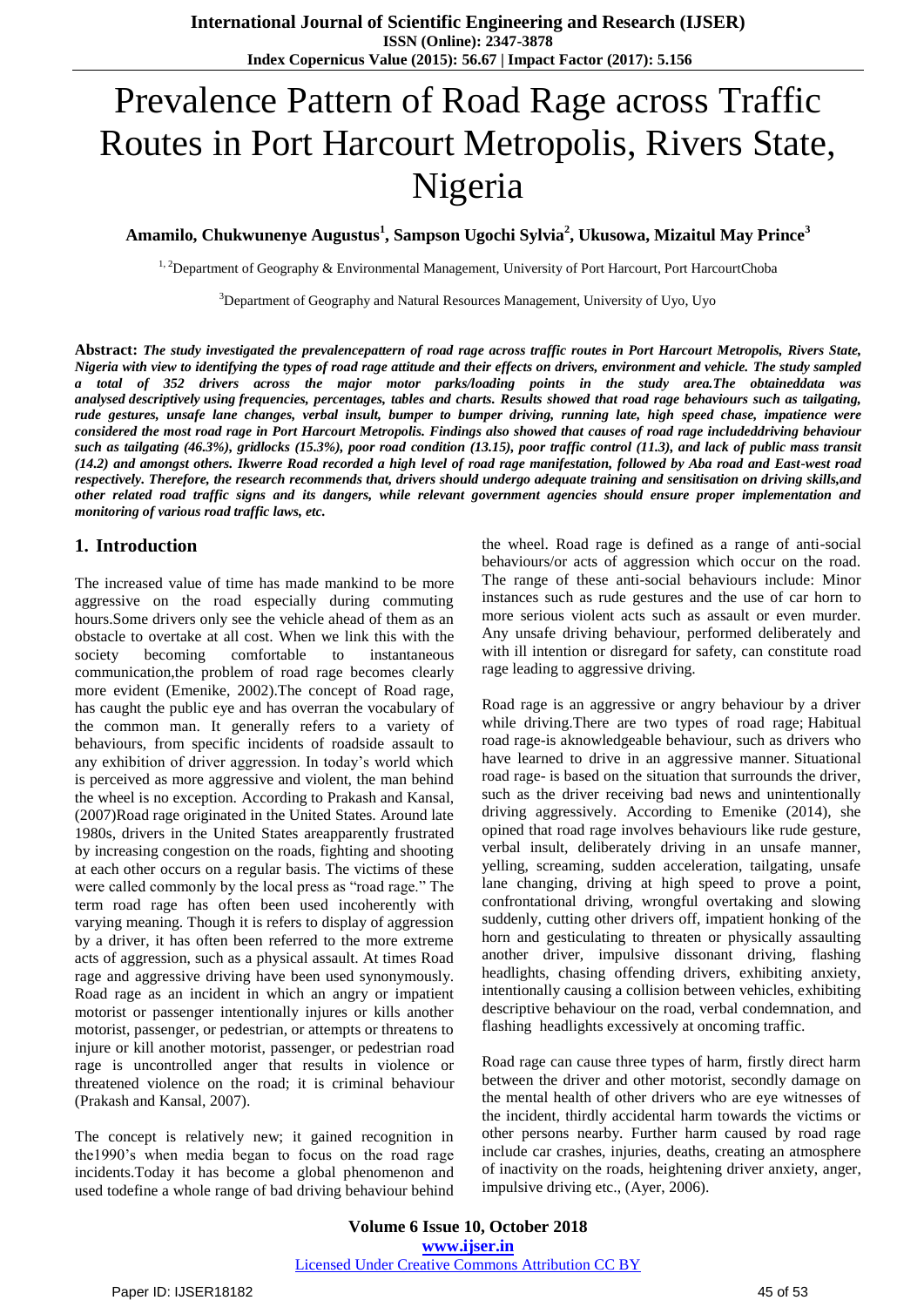## **International Journal of Scientific Engineering and Research (IJSER) ISSN (Online): 2347-3878 Index Copernicus Value (2015): 56.67 | Impact Factor (2017): 5.156**

Indeed, in the course of our daily city life, we are confronted with incessant and mind-blowing exhibitions of aggression on our roads by the different road users – truck Drivers, other Vehicle Drivers, Motor Cyclists and of course Pedestrians. Road rage is increasingly prevalent and dangerous in the urban driving environment like the city of Port Harcourt. Driver's frustration in traffic congested areas may lead to an increase in aggressive driving, a less intentionally spiteful and more common subset of road rage. There are some roadway factors and characteristics of the congested driving environment that induce irritation and perhaps contribute to the frequency of aggressive driving. For instance, some regular features may allow (or even invite) aggressive drivers to exacerbate an already difficult congested driving environment by driving on shoulders, cutting in line, weaving unsafely, or performing other erratic driving manoeuvres. Likewise, drivers may perceive some recurrent congestion problems to be unnecessary, requiring only slight linear or signing/striping modifications to resolve. Frustration that the condition is not being fixedmay also contributes to driver impatience. Non- recurrent congestion, unexpected by definition, may be an even greater contributor to driver stress, especially if advance information about construction zones comes too late to choose an alternate route or if there seems to be slow progress in clearing freeway incidents, Walters et al (2000).

The way and manner motorist and people alike act on the road leave much to be desired. Road rage in Port Harcourt city has been on the increase with many motorist committing varying degrees of traffic offences within the city thereby resulting to either death or injuries to the victims. With manhour lost, accidents and congestion, death, injuries, mob assault, wilful destruction of property or even murder caused by a single act of rage by motorist, it is therefore time to address the issue. Around Port Harcourt city victims of road rage include truck drivers, commercial drivers, motorcyclist operators, pedestrians, private vehicle owners and most vulnerable children.

According to Emenike(2014) most drivers will best be described as an offensive and aggressive driver that is, one who operates a vehicle in selfish bold or pushy manner without regard to the right and safety of other road users. These are the clear attributes of a true driver in Port Harcourt metropolis, and the challenges arising from the various display of road rage in Port Harcourt city include; tailgating, unsafe lane changing, blaring of horns, high speed, confrontational driving, rude gestures, sudden acceleration, scratching of brakes and sudden braking, impulsive driving, excessive flashing of head light, yelling and screaming, verbal insult, and driving in an unsafe/threatening manner.Dula and Ballard (2002) proposed three major classes of dangerous driving that have often referred to aggressive (a) Intentional acts of bodily/psychological aggression toward other drivers, passengers or pedestrians. which could be verbal in nature or physical gestures(b)Negative emotion felt while driving such as dejection, sadness etc. (c) Risk-taking behaviour like dangerous behaviours without intent to harm self or others.Tasca, (2000) indicated that the highest scores of aggression on the road were associated with male drivers aged 17 to 35. Their average aggression scores were twice those recorded for middle-aged males. Females aged 17 to 35 had average aggression scores comparable to those of middle-aged drivers. The lowest scores were associated with increased collision risk. The collision analysis, however, is based on self-report data which were not verified by checking respondents driving records.

Shaily et al (2014) defined four levels of aggressiveness, first is non-threatening gestures such as yelling, second is aggressive driving such as using obscene language or excessive horn honking /light use, third is mild road rage is an event on road ways where an angry or impatient vehicle driver, passenger or pedestrian in response to a traffic dispute, altercation or grievance. It includes verbal nuisance, threats, obscene gesturing, flashing headlights or high beams, malicious braking, blocking other vehicle, threatening with weapons, firing gunshot, hitting vehicles with object, chasing a vehicle, and trying to run a vehicle off the road and is considered a criminal offence.According to the AAA Foundation report, the majority of aggressive drivers are relatively young, poorly educated men between 16 and 26 who have a history of crime or violence and who also have problems with drugs or alcohol (Paige, 2016). Chris and Scott (2003) stated that drivers stress is a collection of feelings of aggression, irritation, anxiety, worry, impatience and concern about the behaviour of other drivers and about personal issues. They attempted to define aggressive driving as the driving under the influence of a negative emotional state. They establish three main categories of impaired emotions (a) Impatience and inattentiveness (b) Power struggles and (c) Recklessness. Among this type of definition, a wide variety of driving behaviour could be considered as aggressive, but only if the emotional state of the driver is known. Shaikh et al (2011) opined that the common types of road rage experiences reported were being verbally abuses and having someone in another vehicle make rude gestures, while being threatened with physical violence or being physically threatened by someone in another vehicle was rare but respondents reported less than 3% agreed to have done that. Road rage like any other form of anger, usually results from stress is triggered by "stressors" events that disturb equilibrium and demand an adaptive response. Stress cause physical changes in the body that induce fight and fight response. Our biochemistry changes to increase strength reduce blood supply to our extremities and increase our aggressive potential (MCDonald, 2002). Since fight is not an option for someone driving a car, the fight response predominates.

A study by Hauber (1980) revealed a negligible gender effects with a substantial age-related differences. He observed that 966 drivers approaching pedestrian crossings and conducted a follow-up survey to measure driver perception of aggression on the road. Driver behaviour was coded as aggression if the driver failed to stop, the driver forced pedestrian to increase their walking speed, the driver gesticulates or shouts at the pedestrians and at times honks their horn. ToGoehring (2000), aggressive driving is a traffic offence and road rage to be criminal offence, where road rage is defined as an assault by the operator or passengers of one vehicle on the operator or passengers of another vehicle precipitated by an incident which occurred on a road way.Driving is often viewed as a male dominated activity

**Volume 6 Issue 10, October 2018 [www.ijser.in](file:///G:\www.ijser.in\Documents\www.ijser.in)** [Licensed Under Creative Commons Attribution CC BY](http://creativecommons.org/licenses/by/4.0/)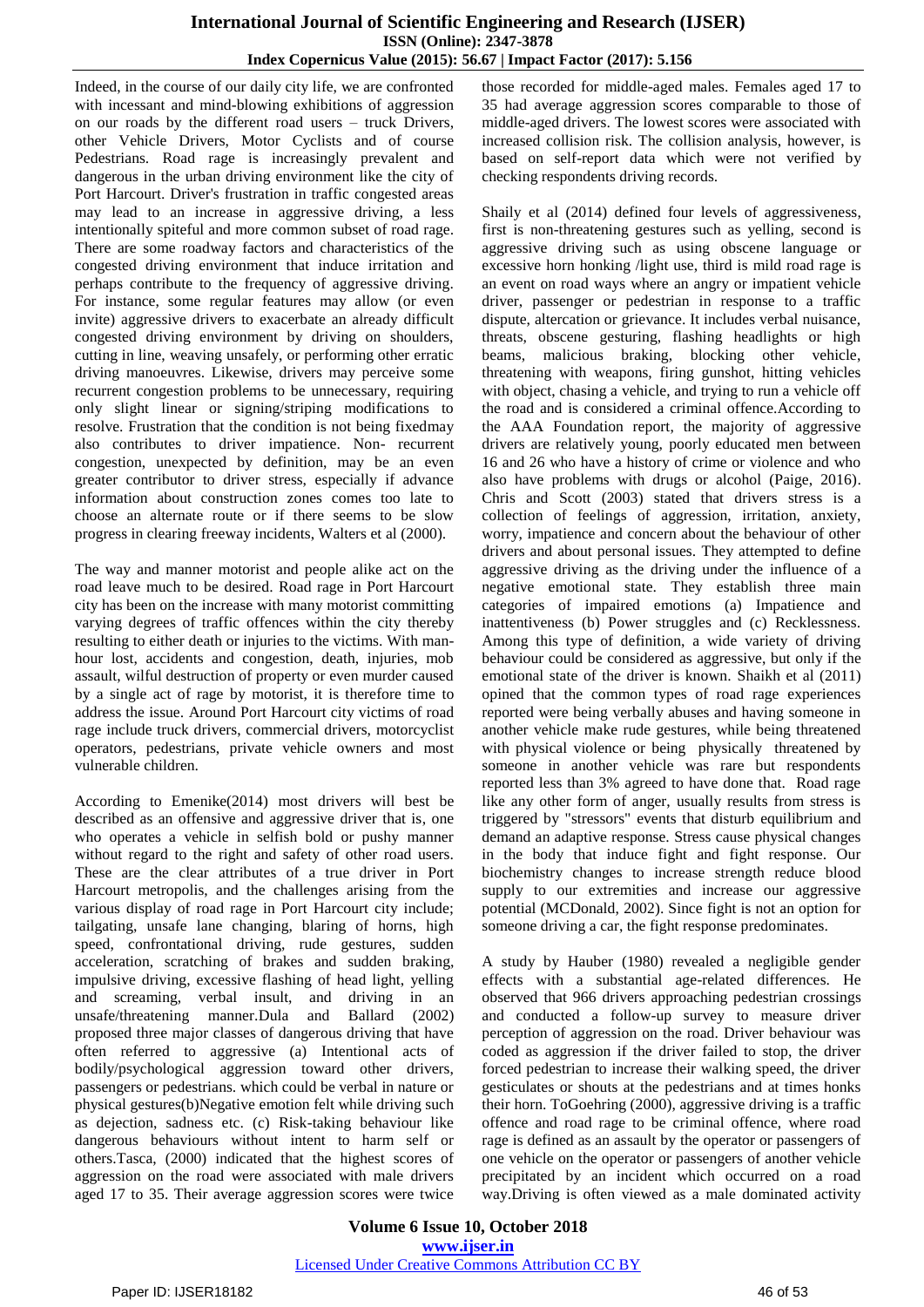## **International Journal of Scientific Engineering and Research (IJSER) ISSN (Online): 2347-3878 Index Copernicus Value (2015): 56.67 | Impact Factor (2017): 5.156**

that creates a sense of power and control over a big machine involving adventure, risk taking and speeding. Greame (2007) also found that men are higher risk-takers than women. And male drivers are more competitive while women tend to be more careful and take fewer chances. They are also more considerate to pedestrians, passengers and other motorist. Men are more likely to be rude and lack self-control. Women are more likely to respect authority and traffic regulation. Yagil (1998) and Prakash and Kansal (2007),supported the assertion that women tend to be more tolerant and less prone to anger. Generally they revealed that number of times drivers reported experiencing road rage in the previous 12 months was significantly greater for males. They also outlined ways of reducing stress and fatigue on the road that can lead to road rage and aggression; before beginning a journey, make sure that you know how to get to your destination, plan for an unconventional route in mind or at least a map in the car, make sure your car is regularly checked, adjust your seat and rear view mirrors, and take journeys in simple steps and never remain behind the wheel of a car for more than three hours without a break.

Bethesda, Matthew& Connell (1997) proposed solution for road rage and advised that drivers must pay attention to their own level of emotion. Research has shown that drivers who allow their emotions to get out of hand behind the wheel represent a greater risk to themselves than to those around them. Several studies indicate that prevalence of aggressive driving is likely to increase during certain traffic situation. The most common ones are situation where a driver's progress in traffic is slowed down due to unexpected obstruction such as queue outside rush hour or unexpected behaviour of other road users as slowing driving when it is difficult to overtake (Ulleberg, 2004).

For instance, women are less likely to speed even in situations where they believe it was safe to speed. Whereas men on their other hand tend to overestimate their driving ability and feels more confident in complying selectively with traffic laws. Young males are more likely to violate traffic negatively, that is they see them as annoying and waste of time. And they are more likely to underestimate the risk associated with traffic violations, (Tasca, 2000). Moreover the problem is set to increase as more people use vehicles to travel. The Federal Road Safety Corps(FRSC), State Traffic ManagementAgencies and other volunteer groups have put in place penalties on varying degree of traffic offences yet road rage is on the increase and spreads across the state like wild fire.It is in view of these that the study was conceived, therefore, the study examinedthe prevalence of road rage across traffic routes inPort Harcourt metropolis. With specific objectives toinclude; To identify the types of road rage behaviours exhibited by commercial drivers in Port Harcourt metropolis, to identify the causes and impact of road rageand to identify the traffic routes most prone to road rage behaviour by road users.

## **2. Materials and Methods**

The study was carried out in Port Harcourt metropolis, capital of Rivers state and port city in southern Nigeria, Port Harcourt has a Geographic Coordinate of Latitude 4°46'N, Longitude 7°01' E with a rise of 468m above mean ocean

level. It is situated in the Niger Delta district lying along the Bonny River(an eastern distributary of the Niger), 41 miles (66 km) upstream from the Gulf of Guinea. The region is customarily possessed by the Ijaw individuals; it serves as a port city and has long been a critical vendor port. It is today been alluded to as the middle of Nigeria's oil industry. Its fares incorporate petroleum, coal, tin, palm items, cocoa, and groundnuts. Among the businesses of the zone are timber preparing, auto assembling, sustenance and tobacco handling, and the production of elastic, glass, metal, and paper items, concrete, petroleum items, paint, earthen ware, bikes, furniture, and cleanser. Port Harcourt is the biggest city in southern Nigeria after Lagos. It is alluded to as the greenhouse city due to its various boulevards and decorations and may at times be called PH by neighbourhood occupants.

To every research, there is a reliable source from which data are collected. Therefore, the tools used for primary data collection in this study include reconnaissance survey carried out to identify the total number of drivers operating within and outside the motor parks,and the number of registered commercial drivers operating directly from the motor parks. Oral interviews were held with the officials of the National Union of Road Transport Workers (NURTW). One set of questionnaire was administered to commercial drivers at their various motor parks within the study area. Personal observations were madeto have an empirical knowledge of the situation under study.The secondary data used for this study were obtained from existing literatures, published and unpublished research materials, articles and internet resources were used in the study. Cartographic map of the study area was of great assistance in determining different road network of the study area.The population used in this study were registered drivers from the various major motor parks and loading points across the city. A total of 2942drivers formed the population of interest, out of which 352 respondents were randomly sampled and arrived at using the Taro Yamane (1967) formula. The study adopted a descriptive analysis such as percentage and frequency distribution tables, and charts, to analysed data generated from the field. Spearman Rank Correlation Coefficient was used to test for a correlation between Age, Gender, Education and road rage manifestation. All the analysis was carried out with SPSS version 20.0

Port Harcourt metropolis has three major motor parks namely; The Abali Motor Park in mile 1, Mile 3 Motor Park, and the Rumuokoro Motor Park, including the Choba Motor Park. There three unregistered road side loading points sampled in the course of this research include; Rumuola, Waterlines and Garrision loading points.Intra city transport drivers operating from these motor parks plies the following routes:

**Major Roads**- Aba road, Ikwerre road, East-West road and Aggrey road

**Feeder Roads:** - Rumuolaroad, Elekohia/market road, Woji/ old Aba road, Olu-Obasanjo road, Trans-Amadi road.

**Minor Roads: -** These routes connect traffic with the feeder roads.Psychiatric Hospital Road, Okporo Road, Nkpogu road, Eleparanwo road,Ogbunabali road, Illabuchi road.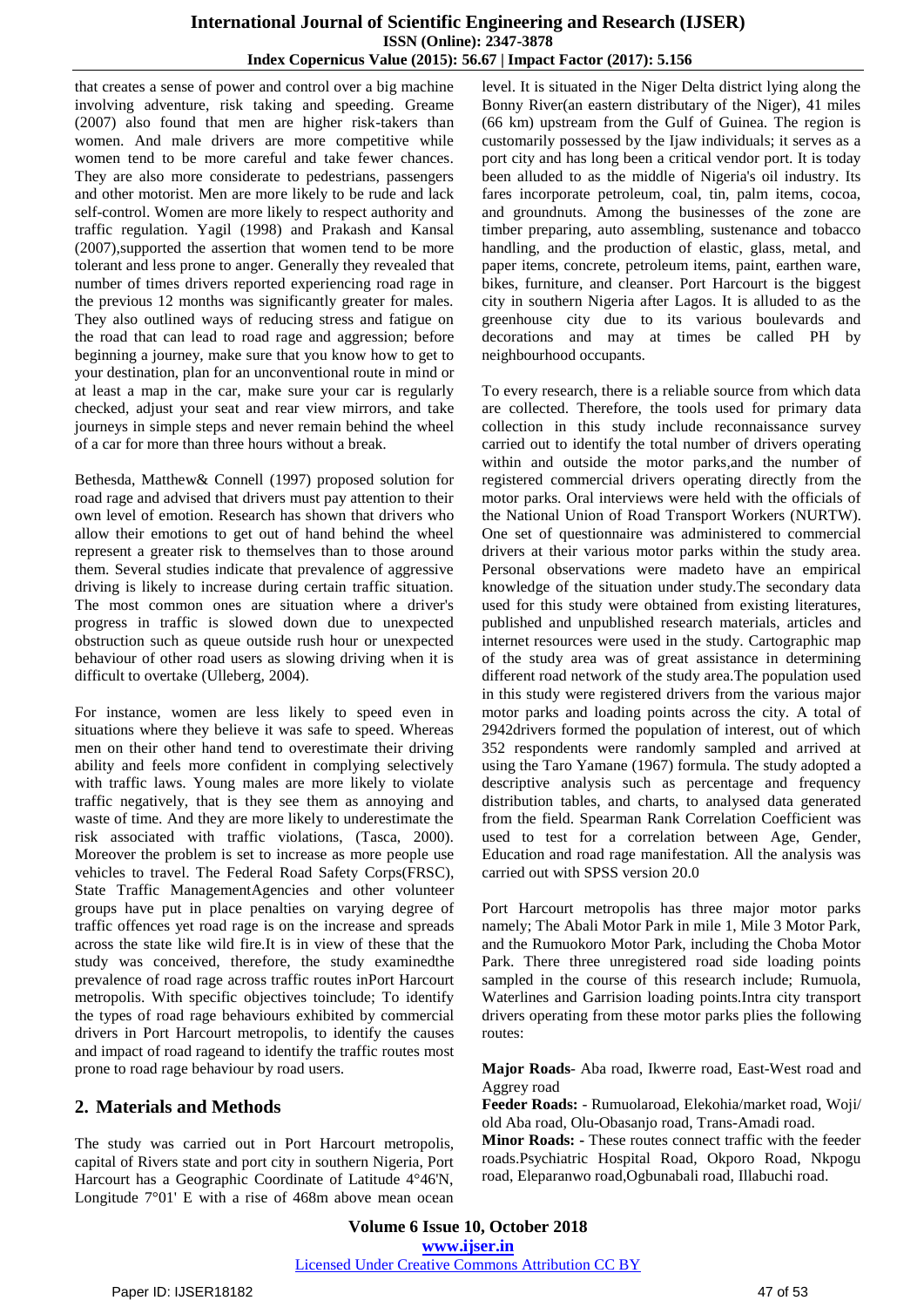**International Journal of Scientific Engineering and Research (IJSER) ISSN (Online): 2347-3878 Index Copernicus Value (2015): 56.67 | Impact Factor (2017): 5.156**



Source: (Digitised map of Author, 2016) **Plate 1:** Road Map of Port Harcourt Metropolis

### **3. Results and Discussion**

#### **3.1 The prevalence of Road Rage across Traffic Routes in Port Harcourt Metropolis**

This section deals with the analysis of the data generated from the field, items on perception as well as test of hypotheses. Comparison was made between slated variables; this was expected to reveal whether there is a relationship between the demographic variables (Age, Gender and Education) and road rage.

#### **3.2 Demographic characteristics of respondent**

#### **a) Sex distribution of Respondents**



The total sampled respondents were 100% male (352), and which all were drivers plying the entire road network of Port Harcourt city and do operate from the various motor parks and loading points. Despite observing female drivers on the road, none of them were operating from any of the motor parks. The research revealed that male drivers exhibit more road rage attitudes than their few female counterparts.

**Volume 6 Issue 10, October 2018 [www.ijser.in](file:///G:\www.ijser.in\Documents\www.ijser.in)** [Licensed Under Creative Commons Attribution CC BY](http://creativecommons.org/licenses/by/4.0/)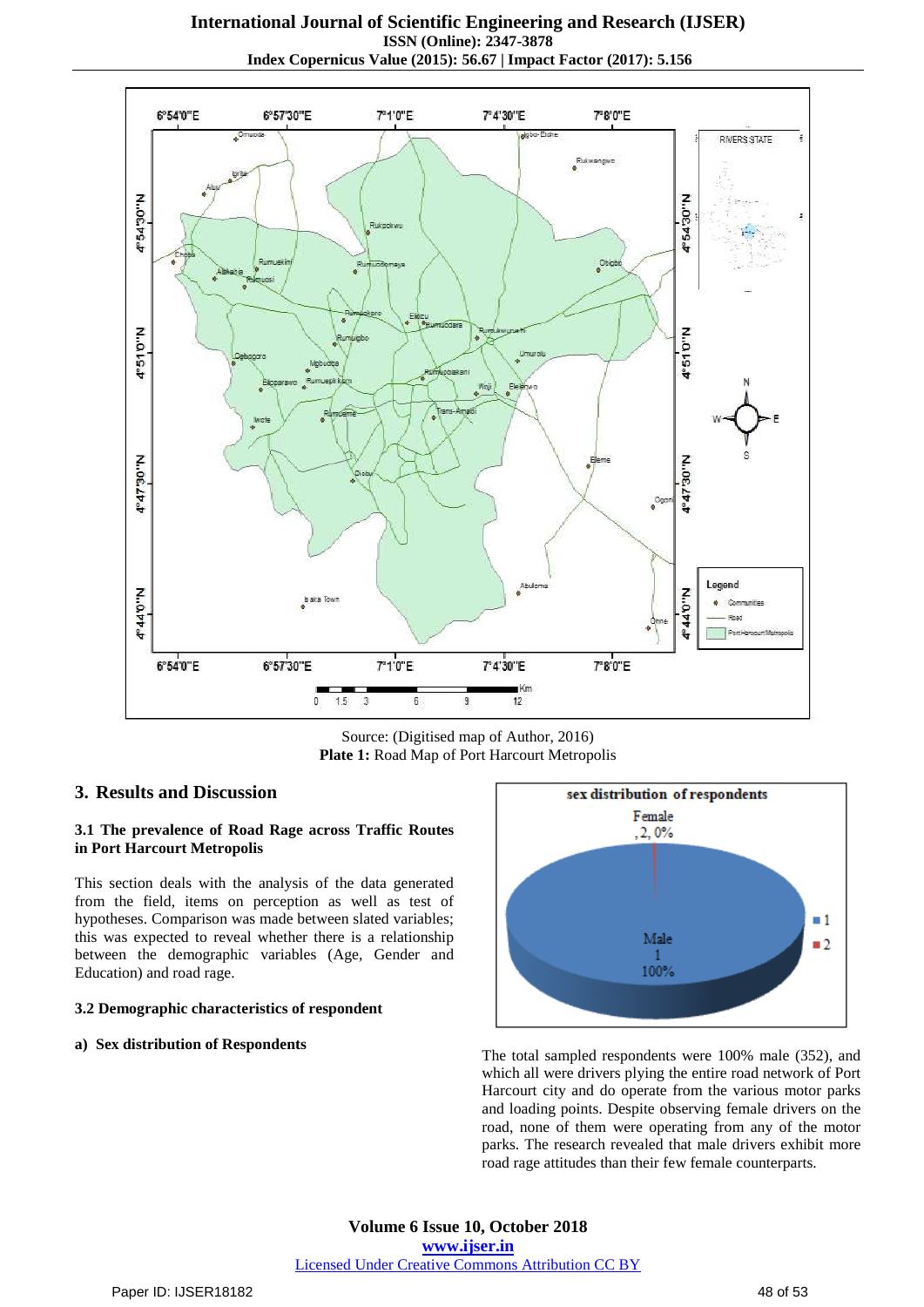#### **b) Age of Respondents**



There is a variation in the age of sampled drivers among them. 6% of the drivers were between 19-24 years, 29% accounted for 25-30 years, 31% for 31-36 years, while 37-42 years, and above 43 years accounted for 21% and 13% respectively.

## **c) Marital Status of Respondent**



The distribution of marital variable indicate that 75% and 25% of the respondent accounted for the married drivers and singles respectively.

## **d) Annual income of respondent**

**Table 1:** Academic Qualification of Respondents:

| Academic Oualifications | Frequency | Percentage |
|-------------------------|-----------|------------|
| Primary level           | 139       | 39.4       |
| Secondary level         | 199       | 56.5       |
| NCE                     |           | 1.4        |
| BSC                     |           | 2.5        |
| Total                   | 352       | 99 R       |



Source: Author's work, 2016

58% of the sampled respondent accounted for an annual income of #750, 000 - #950,000. While 30.6% and 11.3% earns #350, 000 - #550,000 and above 950, 000 annually.

This section deals with the analysis of the data generated from the field, and other relevant variables.

#### **3.2 Types of Road Rage Display across Traffic Routes in Port Harcourt Metropolis**

Exhibition of road rage in Port Harcourt metropolis connotes the ways drivers'(road users) exhibits these unlawfulattitude. Which include;

- Excessive use of horn, rude signs/gestures,
- Bumper to bumper driving,
- Sudden acceleration and braking,
- Lane blocking,
- Deliberately driving in unsafe,
- Unsafe lane changing,
- Screaming /shouting,
- verbal insults,
- Confrontational driving, and
- Wrongful overtaking.

The following are other common forms of road rage observed;

General aggressive driving including lane blocking or deliberately preventing others from moving, blocking other from leaving their parking lot, chasing other motorist. Driving at high speed in the middle of a highway to terrify other drivers or to prove a point, intentionally causing a collision between vehicles, hitting other vehicle, assaulting other motorist, passengers, motor cyclist or pedestrians, exiting the car to attempt to start confrontational including striking other vehicles with an object,threatening to use or using a firearm or other deadly weapon and throwing object at a moving vehicle with the intention of damaging other vehicles.

Therefore, in view of the above, road rage is a relatively a serious act: it may be seen as an act that endangers public safety. It is, however not always possible to judge intent by external observation, so road ragers who are stopped by police may be charge with other offences such as careless or reckless driving and many resolve in fines. But the reverse is the case where motorists who engage in such acts go scout free within Port Harcourt and its environs.

#### **3.3 Causes of Road Rage in Port Harcourt Metropolis**

Road rage is simply seen as an uncivilized behaviour by motorists on the road. An aggressive or angry behaviour by a driver while driving. The causes of road rage can be viewed in two ways, which are human related and environmental related causes as derived from sampled respondents. See table 2 and 3 below

## **Volume 6 Issue 10, October 2018 [www.ijser.in](file:///G:\www.ijser.in\Documents\www.ijser.in)** [Licensed Under Creative Commons Attribution CC BY](http://creativecommons.org/licenses/by/4.0/)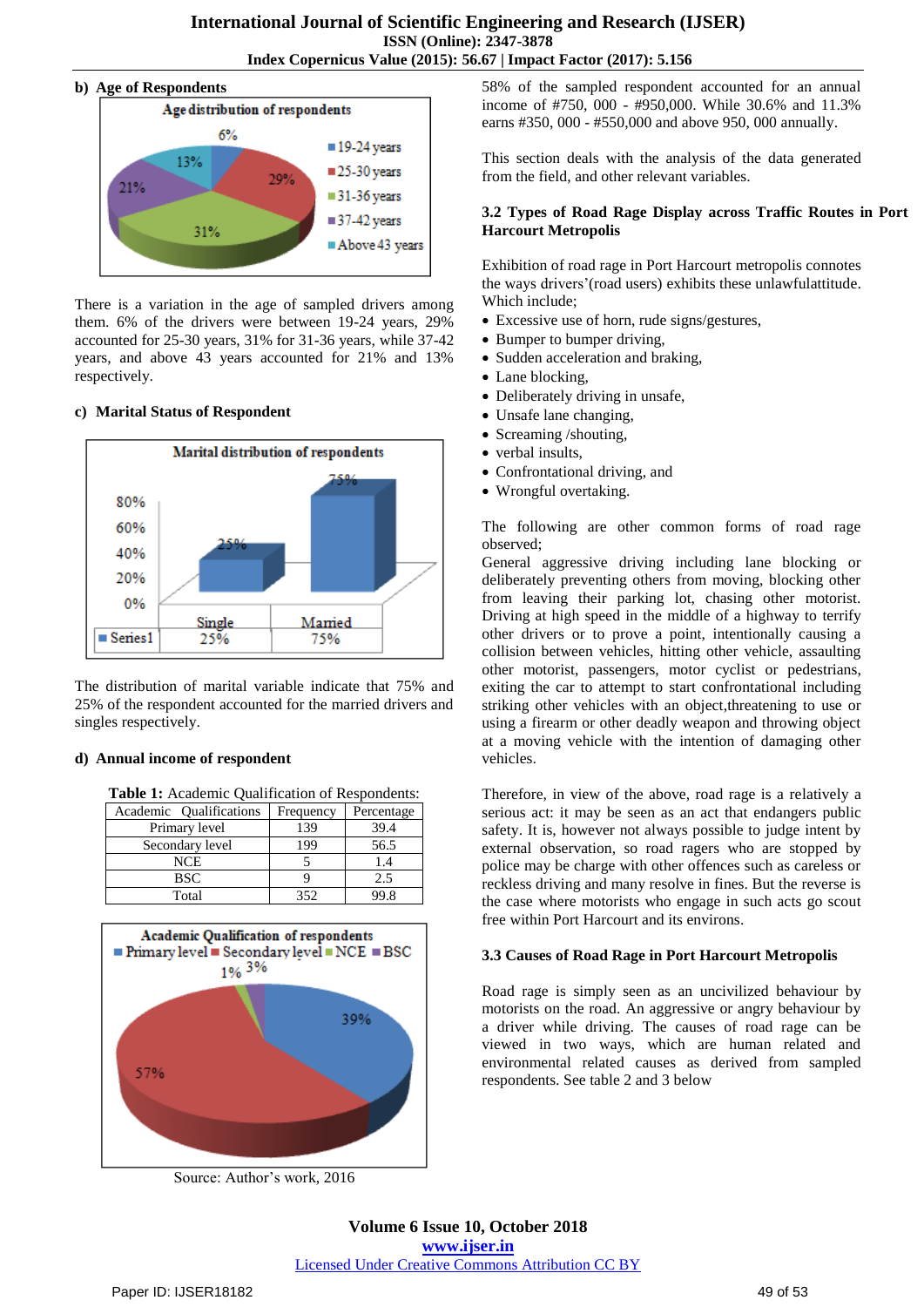**Table 2:** Human Related Causes of Road Rage/Aggressive Driving

| <b>DITAIRS</b>                       |            |  |  |  |
|--------------------------------------|------------|--|--|--|
| Human related causes of road rage    | $N(\%)$    |  |  |  |
| Driving behaviour (e.g., tailgating) | 137 (46.3) |  |  |  |
| Drivers actions (gestures)           | 17(4.3)    |  |  |  |
| Time constraints                     | 23(8.3)    |  |  |  |
| Bad day/anger                        | 19(4.7)    |  |  |  |
| Human nature                         | 12(4.3)    |  |  |  |
| Frustration                          | 15(3.6)    |  |  |  |
| <b>Stress</b>                        | 9(3.2)     |  |  |  |
| Male aggressiveness                  | 46(13.1)   |  |  |  |
| Cell phones                          | 8(1.4)     |  |  |  |
| Lack of enforcement/speed limits     | 36(1.0)    |  |  |  |
| Mental problem                       | 2(0.7)     |  |  |  |
| Pain/discomfort                      | 2(0.7)     |  |  |  |
| Worried                              | 1(0.3)     |  |  |  |
| Hunger                               | 1(0.3)     |  |  |  |
| Longer work day                      | 2(0.7)     |  |  |  |
| Drugs/alcohol/coffee                 | 5(1.8)     |  |  |  |
| Family obligations                   | 2(0.7)     |  |  |  |
| Running late                         | 13(1.0)    |  |  |  |
| Noise (e.g., playing of loud music)  | 1(0.3)     |  |  |  |
| Flashing of head light               | 1(0.3)     |  |  |  |
| Total                                | $N = 352$  |  |  |  |

Source: Author's work, 2016

#### **Table**

**3:** Environmental Related Causes of Road Rage/Aggressive Driving

| Environmental related causes of road rage    | N(%)      |
|----------------------------------------------|-----------|
| Traffic/congestion                           | 31(7.6)   |
| Poor engineering/road design                 | 18(3.6)   |
| Weather                                      | 9(3.2)    |
| Road construction                            | 36(9.4)   |
| Poor traffic control                         | 51 (11.3) |
| Gridlock                                     | 42(15.3)  |
| Lack of public mass transit                  | 39 (14.2) |
| Road conditions                              | 36(13.1)  |
| Inadequate roads                             | 14(5.1)   |
| Sprawling neighbourhood                      | 2(0.7)    |
| Immigration                                  | 2(0.7)    |
| Tolls (illegal toll collection)              | 2(0.7)    |
| Rush hours                                   | 29(3.2)   |
| Pedestrian                                   | 12(4.3)   |
| Increase in vehicle ownership (many vehicles | 29(6.9)   |
| on the road)                                 |           |
| Total                                        | $N = 352$ |

Source: Author's work, 2016

Responses from the sampled drivers showed that majority of about 88.3% never stopped on a flowing traffic to pick passengers while 11.6% agreed that at one point or the other they have disrupted traffic flow by stopping to pick passengers. The interview conducted by the researcher to beef up further information revealed that majority of the commercial drivers who ply the city routes are not making use of the various motor parks provided, while the constantly load and offload passengers at major junctions, roundabout and trip generating axis like the rumuokoro roundabout, roadside at mile 3 and mile 1, Choba junctions, rumuola, waterlines, garrison etc. In turn these acts contribute to high level of road rage, traffic congestion, and violation of traffic laws within the city.

## **3.4 Impact of Road Rage**

Road rage is aggressive or angry behaviour by a driver of an automobile or other road vehicle. Road rage can lead to altercation, assaults and collision that result in injuries and even death. It can be thought of as an extreme case of aggressive driving. And its impact can be felt either to a driver (other commuters as well), vehicle and the environment.

## **a) Impact of road rage on drivers:**

Drivers who engage in road rage tend to vent their stress or frustration on the other motorist who share the road. The sampled drivers identified some of the unruly behaviour they have experienced from their colleges which ranges from rude signs/gestures, been physically assaulted, been blocked deliberately and verbal abuses rank the highest among other. The study also observed that 72.2% of the drivers have experienced near crash resulting from their poor driving attitude or habit and that of other drivers, while 27.2% have been involved in actual crash. The sampled respondents also identifies that some of the drivers who have in one way or the other involved in road rage -aggressive driving have been hit with series of injury and death in some serious cases. These injuries range from paralysis brain damage, amputation and other seriously disabling injuries.

## **b) Impact of road rage on vehicle**

Road rage dramatically or stirs up aggressive driving. Road rage involves more criminal actions that knowingly endanger other drivers and passengers. Road rage can lead an aggressive driver t use weapons in their vehicle on other motorist such as knife, club stick, fist, feet, wheel spanner, jack handles even their own vehicle to cause harm to another motorist or vehicle. Another effect of road rage is accident. When the driver is being aggressive, they tend to lose sight of safety and often this leads to traffic accident.

#### **c) Impact of road rage on the environment**

Road rage can lead to damage of property and the environment. An angry motorist could drive into a building to seek revenge on the establishment or its owner. Some drivers may wish to wage a vendetta against the owner of the property or attempts to gain attention through the act. Drivers use their vehicles as weapons to cause damage to properties such as government buildings, schools or place of residence. The various acts of road rage which definitely transforms to aggressive driving have contributed negatively to the increased in traffic issues witnessed in Port Harcourt city. The figure below shows the frequency of police / traffic personnel on the road.

| Table 4: Frequency of Police/Traffic Personnel on the road    |  |  |
|---------------------------------------------------------------|--|--|
| Presence of Police/traffic on the road Frequency Percentage % |  |  |

| t tenenee of t onless multie on mie tomm t teneene |     | $\cdots$ |
|----------------------------------------------------|-----|----------|
| Always                                             | 136 |          |
| Sometimes                                          | 76  | 21.5     |
| Rarely                                             | 109 | 30.9     |
| Not at all                                         |     | 8.8      |
| <b>Total</b>                                       | 352 | 99.8     |

Source: Author's field work, 2016

From the sampled drivers, it is clear that the absence of police patrol and other traffic agencies in the city has

[Licensed Under Creative Commons Attribution CC BY](http://creativecommons.org/licenses/by/4.0/)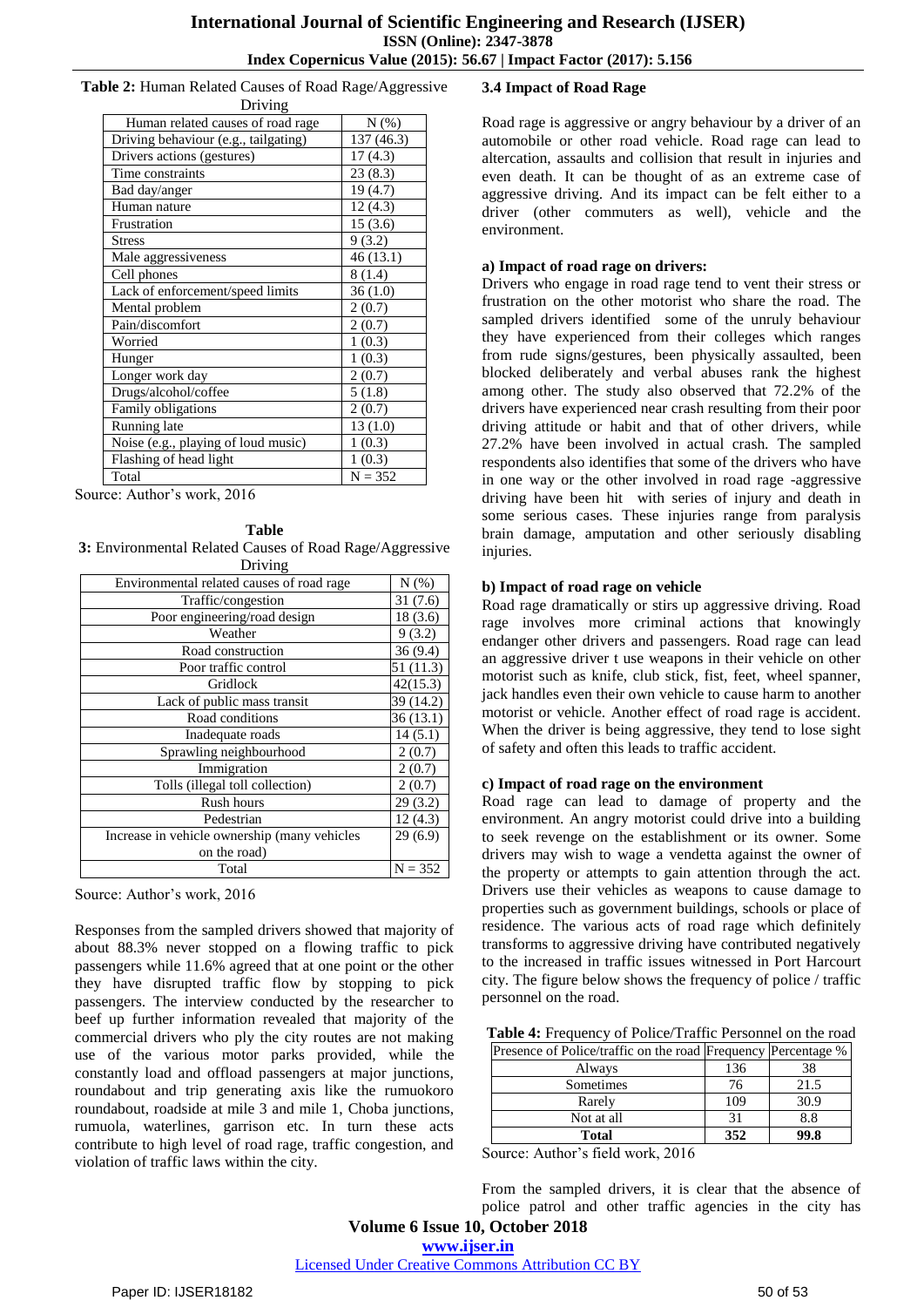contributed to the problem of road rage in the city. 98.1% of the sampled drivers gave their opinion of the law enforcement agencies not doing enough to curb this trending traffic challenge, while a minute fraction of 1.8% taught otherwise.

The entire transport network of Port Harcourt metropolis experiences one form of road rage or the other. The major road network of the state includes the Ph-Aba express way,East-West road and Ikwerre road.

**3.5 Traffic Routes Prone to Road Rage in Port Harcourt Metropolis**



Figure 1: Study Area showing the traffic routes prone to road rage Source: Author's digitised map (2018).

| Table 5: Traffic routes most prone to road rage according to its incidents |
|----------------------------------------------------------------------------|
|----------------------------------------------------------------------------|

|    | Routes                       | <b>Types Of Road Rage</b>                                                                                 |
|----|------------------------------|-----------------------------------------------------------------------------------------------------------|
|    | 1 <sup>st</sup> Ikwerre road | Aggressive driving, sudden acceleration, sudden brake.                                                    |
|    | (Rumuokoro -mile 1)          | Lane blocking, unsafe lane changes, verbal insult, Unsafe tailgating.                                     |
|    | $2nd$ Aba-Road               | Aggressivedriving, sudden acceleration and sudden brake, lane blocking, Impulsive dissonant driving,      |
|    | (ElemeJunction - Mile 1)     | tailgating, Impatience, over speeding, confrontational driving, rude gestures, verbal insults.            |
|    | $3rd$ East-west road (Eleme  | Over speeding, tailgating, unsafe lane changes, aggressive driving, Rude gestures and verbal abuses,      |
|    | Junction $-$ Choba)          | Impulsive dissonant driving, impatience.                                                                  |
| 4  | Garrison/Trans Amadi         | Tailgating, unsafe lane changes, rude gestures, verbal abuse, impulsive dissonant driving, impatience.    |
|    | Rumuola/Rumuokuta            | Over speeding, sudden acceleration, aggressive driving, rude gestures, impatience, impulsive dissonant    |
|    |                              | driving.                                                                                                  |
| 6  | Waterlines/Olu Obasanjo      | Aggressive driving, sudden acceleration and sudden brake, lane blocking, Impulsive dissonant driving,     |
|    |                              | tailgating                                                                                                |
| 17 | Rumuokuta /Choba             | Impatience, over speeding, impulsive dissonant driving, rude gestures, verbal insults, Tailgating, unsafe |
|    |                              | lane changes.                                                                                             |

Source: Author's field work, 2016

The routes that are prone to road rage behaviour by commercial motorist include the following; Rumuokoro – Rumukwuta-Mile 3-Mile 1, Rumuokoro - Eleme junction, Rumuokwuta - Rumuola, Choba-Rumuokwuta - Rumuola, Choba – Rumuokoro.

#### **Table 6:** Frequency of road ragealong traffic routes

| Traffic routes         | Frequency | Percentages |
|------------------------|-----------|-------------|
| PH/Aba express way     | 103       | 29          |
| Ikwerre road           | 129       | 36.6        |
| East-west road         | 74        | 21          |
| Garrison/Trans-Amadi   | 32        |             |
| Waterlines/OluObasanjo | 14        | 3.9         |
| Total                  | 352       |             |

Source: Author's field work, 2016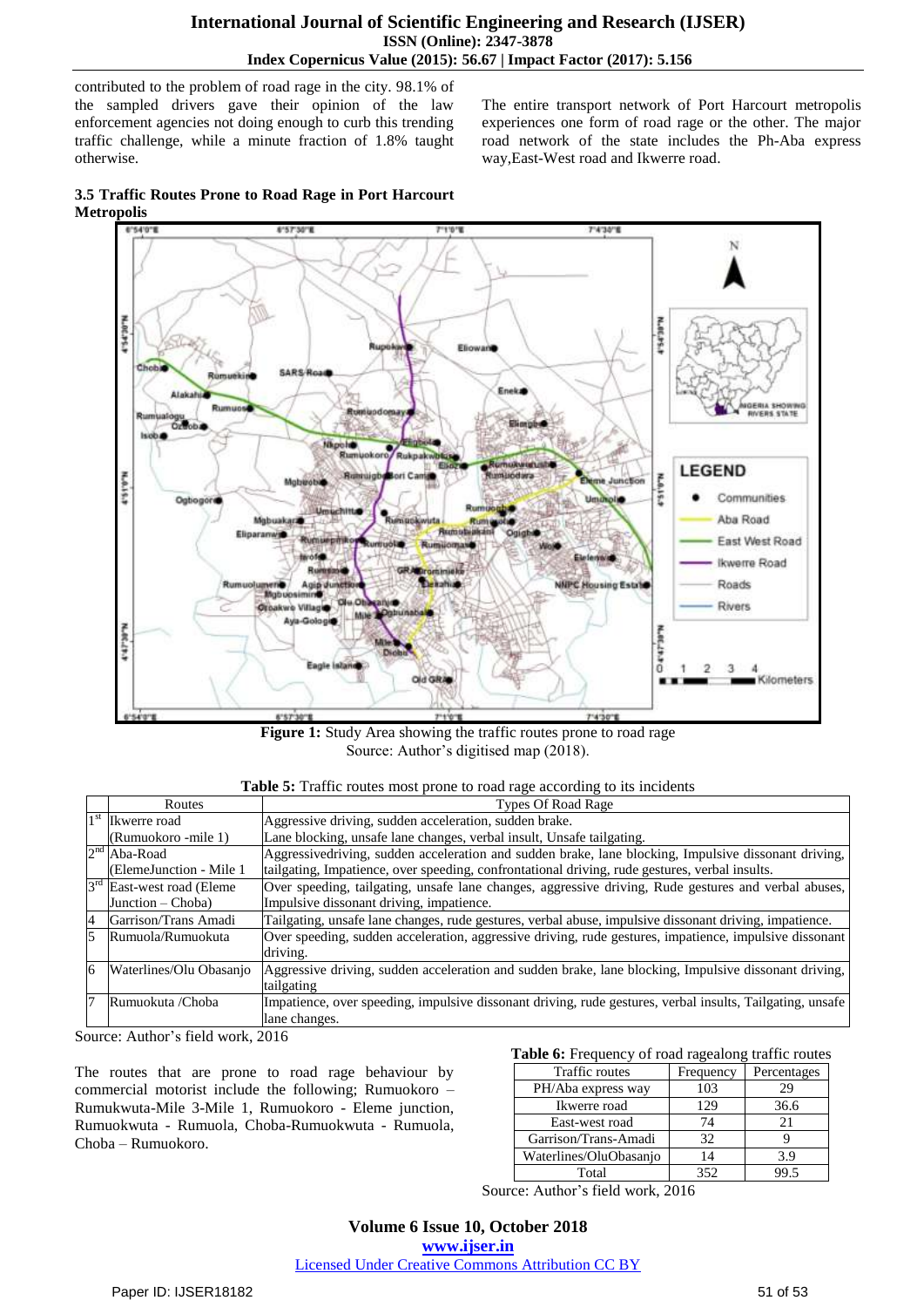These routes were identified by commercial drivers and the researcherobservation throughout the survey period. The study revealed thatIkwerre road recorded a(47.8%) high range of road rage behaviour and that majority of these commercial motorists that contribute highly to this traffic issue (road rage) were un-registered drivers, who do not operate from the various motor parks located across the state to either load or off-load their passengers. This has been identified as the major cause of traffic congestion at various roundabout and traffic intersectionswhich also led to the increasing rate of road rage and aggressive driving across the city.

Spearman Rank Correlation of table 7; since the  $r = -.464$ , p=.000, the null hypothesis which states that there is no statistical significant relationship between drivers age and their attitude to driving is accepted at 0.05 significance. This means that there is a highly negative relationship between the two variables. Therefore, the driver's age does not have a relationship with their attitude to driving. If it occurs, it will be by chance.

**Table 7:** Spearman Rank Correlation Analysis

|                   |             |                            | <b>Drivers</b> | Frequency of |
|-------------------|-------------|----------------------------|----------------|--------------|
|                   |             |                            | Education      | road rage    |
|                   | Drivers     | correlation<br>coefficient | 1.000          | $-.646$      |
| Spearman's<br>rho | age         | Sig. (2 tailed)            |                | .000         |
|                   |             | N                          | 352            | 352          |
|                   | Attitude to | Correlation<br>coefficient | $-.464$        | 1.000        |
|                   | driving     | $Sig.(2-tailed)$           | .000           |              |
|                   |             | N                          | 352            | 352          |

Accept Null  $r^2 = -0.464 \text{ P} = 0.000$ 

From the spearman rank correlation test of table 8;  $r = -0.240$ ,  $p = .000$ . The null hypothesis which states that there is no statistical relationship between drivers' gender and the frequency of road rage is accepted at 0.05 level of significance. This means that the level at which road rage occur is not necessarily been caused by gender differentials.

|  | Table 8: Spearman Rank Correlation Analysis |  |
|--|---------------------------------------------|--|
|--|---------------------------------------------|--|

|                               |                      |                            | Drivers  | Frequency    |
|-------------------------------|----------------------|----------------------------|----------|--------------|
|                               |                      |                            | Gender   | of Road Rage |
|                               | <b>Drivers</b>       | correlation<br>coefficient | 1.000    | $-.240$      |
|                               | Gender               | $Sig.$ (2 tailed)          |          | .000         |
| Spearman's                    |                      | N                          | 352      | 352          |
| rho                           | Frequency<br>of Road | Correlation<br>coefficient | $-.240$  | 1.000        |
|                               |                      | Sig.(2-tailed)             | .0020    |              |
|                               | Rage                 |                            | 352      | 352          |
| $\lambda$ $\lambda$ $\tau$ 11 | $\rightarrow$        | T.<br>$\sim$ 10            | $\Omega$ |              |

Accept Null  $r^2 = -0.240$  P = 0.000

The spearman's correlation analysis carried out on the test on table 9, shows that  $r = .181$ ,  $p = .003$ . This test means that the null hypothesis which states that there is no statistically significant relationship between the level of driver's education and road rage manifestation is therefore rejected and the alternate accepted. This test shows the positive relationship between the two variables tested. This implies that when a driver is adequately educated, it will reduce the level of road rage occurrence and when not educated to the required level there is a chance that it will trigger road rage.

|  |  |  | Table 9: Spearman Rank Correlation Analysis |  |
|--|--|--|---------------------------------------------|--|
|--|--|--|---------------------------------------------|--|

|                   |                                 |                            | <b>Drivers</b> | Attitude to |
|-------------------|---------------------------------|----------------------------|----------------|-------------|
|                   |                                 |                            | Education      | Driving     |
| Spearman's<br>rho | <b>Drivers</b>                  | correlation<br>coefficient | 1.000          | .181        |
|                   |                                 | Education Sig. (2 tailed)  |                | .003        |
|                   |                                 |                            | 352            | 352         |
|                   | Attitude<br>behind<br>the wheel | Correlation<br>coefficient | .181           | 1.000       |
|                   |                                 | Sig.(2-tailed)             |                |             |
|                   |                                 |                            | 352            | 352         |
| 11. - 12 متركب 1  | $\sim$                          | 101<br>റററ<br>n            |                |             |

Reject Null  $r = .181$  P = 0003

# **4. Conclusion and Recommendations**

Surveys suggest that the majority of drivers/commuters have experienced at least one form of road rage, often minor but occasionally serious. This study on road rage has identified various causes seen in two factors that are human related and environmentally related factors. The continuous lingering of this problem of road rage - aggressive driving as a form of road traffic concern faced and exhibited by drivers and commuters is capable of crumbling a city transport systemcouple with a fast growing of vehicular influx into the study area. Therefore I urge for the under listed recommendations to be followed as addressed.

The state government should provide adequate and functional motor parks across the city centres. Proper enforcement of traffic rules/laws and clear-off all roadside parks where loading and offloading takes place, Appropriate government road traffic agencies should be committed to carryout series of sensitization relating to road usage,traffic rules and road signs. Therefore new entrant drivers to attend relevant training that warn of the consequences of road rage act, aggressive and inconsiderate driving since this is a serious uproar.Road traffic personnel's like the Federal Road Safety Corps (FRSC) and other relevant agencies should institute a team to monitor motorist and enforce road traffic laws.Adequate road expansion and flyovers should be constructed to ease traffic, thereby limiting or eliminating road rage of any form, traffic psychologists have also suggested technical ways of reducing road rage, for example, by designing cars/vehicles that stop drivers from flashing their headlights or sounding the horn. Some have even been designed to include a sensor located in the front grill that detects the distance between a car and the car in front and modifies speed accordingly.

# **References**

- [1] Ayer (2006) Controlling Road Rage *www.journal.co.uk papers RJASS 01, 07.*
- [2] Bethesda L. Matthew J; & Connell D., (1997) Aggressive-driving: Three studies. AAA Foundation for traffic safety
- [3] Chris S, D, & Scott E.G., (2003) risky, aggressive, or emotional driving: Addressing the need for consistent communication in research. *Journal of safety research 34 (2003) 559-566.*